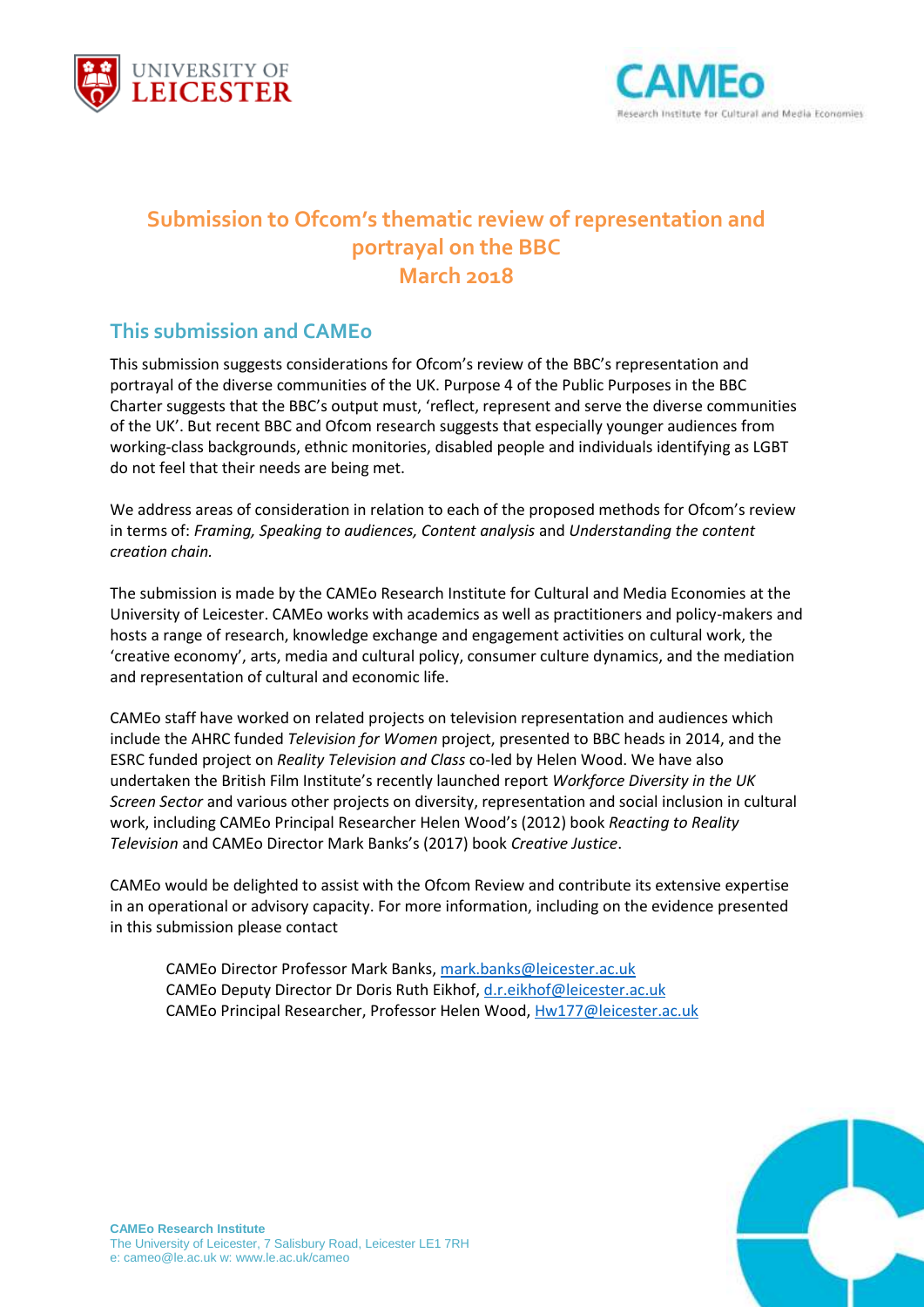



# **Overall framing of the Ofcom Review**

1. The focus on 'representation and portrayal' proposed in the Terms of Reference is welcome to draw attention to critical aspects of diversity in the BBC's delivery. However, the Ofcom Review should be broadened to also explicitly focus on (1) 'voice', i.e. talk-based programming, which makes up a large proportion of television output; and (2) 'mode of address<sup>i</sup>, i.e. how the audience is specifically addressed, which crucially shapes the way audiences can feel included or excluded.<sup>ii</sup> Including voice and mode of address in the Review's parameters will also be crucial for understanding the representation of regional dialects and geographies, and assessing the perceived 'London-focussed perspective'. Voice and mode of address should form parameters for the content analysis and of the audience research.

#### **Terms of Reference 1.12 – New quantitative data**

- 2. The language/terminology used in surveys substantively influences the data collected. To ensure that viewers can relate to the survey and offer useful data. For instance we would suggest the current 2017 Distinctiveness Survey be revised to ensure data quality.
- 3. Genre: Replace industry-phrasings of content (arts and culture, entertainment, current affairs etc.) with more vernacular understandings of genre that audiences are familiar with and use themselves (crime, daytime, reality etc.). These revisions should produce more fine-grained data in relation to programming style.
- 4. Quality: Remove or ask viewers for their opinions on what constitutes 'quality'. 'Quality' in relation to the symbolic ideas of the BBC has tended to mean period drama which is neither representative of the BBC's output nor many viewers' key focus.<sup>iii</sup>
- 5. 'Made for the UK': Rephrase or explain this measure of distinctiveness in a more audiencefriendly way. The current phrasing is likely to be hard to relate to for the UK's multiple and overlapping sets of ethnic minorities – a key group of those currently feeling underrepresented by the BBC.<sup>iv</sup>

## **Terms of Reference 1.13 – Speaking to people**

6. Collecting qualitative views from a wide range of backgrounds and communities is welcome. However, the Review should include an explicit focus on viewers who are not or no longer watching the BBC. The 2017 PSB survey focuses on 'regular viewers' whilst the qualitative Distinctiveness research is very limited in its scope (10 workshops). Reaching

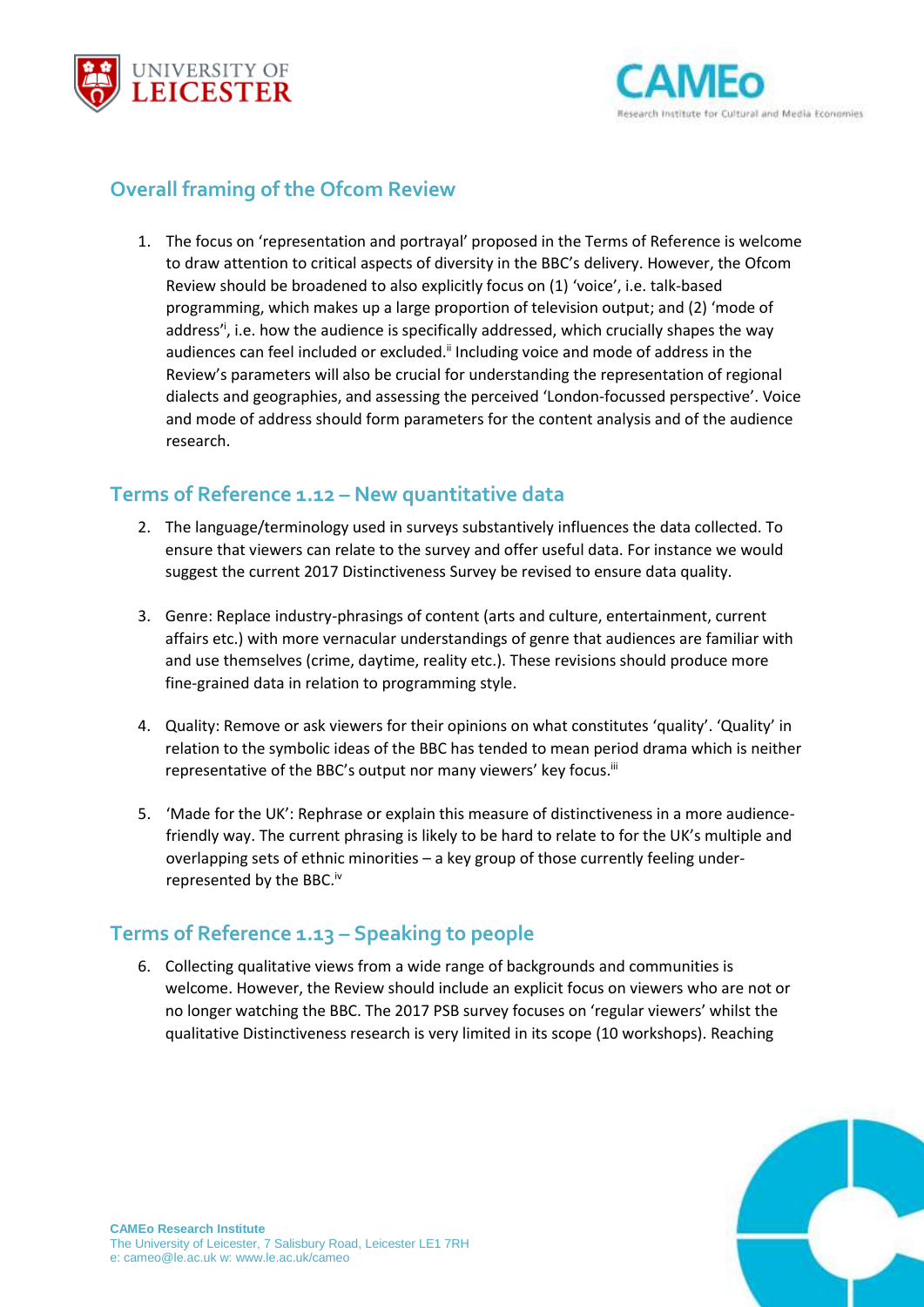



'disengaged' audiences is vital for understanding how the BBC delivers on its targets and why it might fall behind certain delivery aims.

7. A strategy of engagement might be necessary to speak to the younger C2DE demographic. Research points to working-class groups feeling excluded from policy discussions and also suspicious of taking part in research.<sup>v</sup> We would suggest the use of focus groups or more sophisticated workshops as standard, but also pursuing alternative methods to engage audiences. A successful method used in our previous AHRC research was a 'pop-up' shop in a local town centre.<sup>vi</sup>

#### **Terms of Reference 1.14 – Content analysis**

- 8. The proposal to conduct content analysis is welcome. Content analysis will provide important information for the Review. However, it needs to do more than measure 'how frequently groups appear on screens' (Terms of Reference, 1.14).
- 9. Content analysis needs to account for how groups are represented, not just how often they appear. To do so, content analysis should take into account roles, relationships and settings of characters and presenters, as exemplified in an established body of academic literature.<sup>vii</sup>
- 10. The review should also consider conducting sampled qualitative and interpretative analysis to address issues of mis-representation which can be as damaging as under-representation. Factual television, for instance, has significantly increased the visibility of working-class people on television but because they are often portrayed as 'dole scroungers' or in need of 'improvement', their representation remains profoundly problematic.<sup>viii</sup> Similar issues pertain to the representation of Muslims on television.<sup>ix</sup>

## **Terms of Reference 1.15 and 1.16 – The content creation chain**

- 11. Again, this is an important and welcome component of the Review. Decisions throughout the content creation chain vitally influence the BBC's ability to deliver on its targets. These decisions are crucially influenced by a number of so-far under-researched aspects. The Review should seek to systematically map these influences and provide the BBC with concrete recommendations for improving decision making in the content creation chain and therefore better delivering on its targets.<sup>x</sup>
- 12. Workforce diversity influences content generation directly (e.g. in commissioning and ideas generation) and indirectly (e.g. by influencing organisational culture). Our 2018 review Workforce Diversity in the UK Screen Sector, undertaken for the BFI, has shown, data on workforce diversity has substantive gaps and barriers to workforce diversity are not being removed effectively.<sup>xi</sup> Ideally, the Ofcom Review should seek to map the content creation